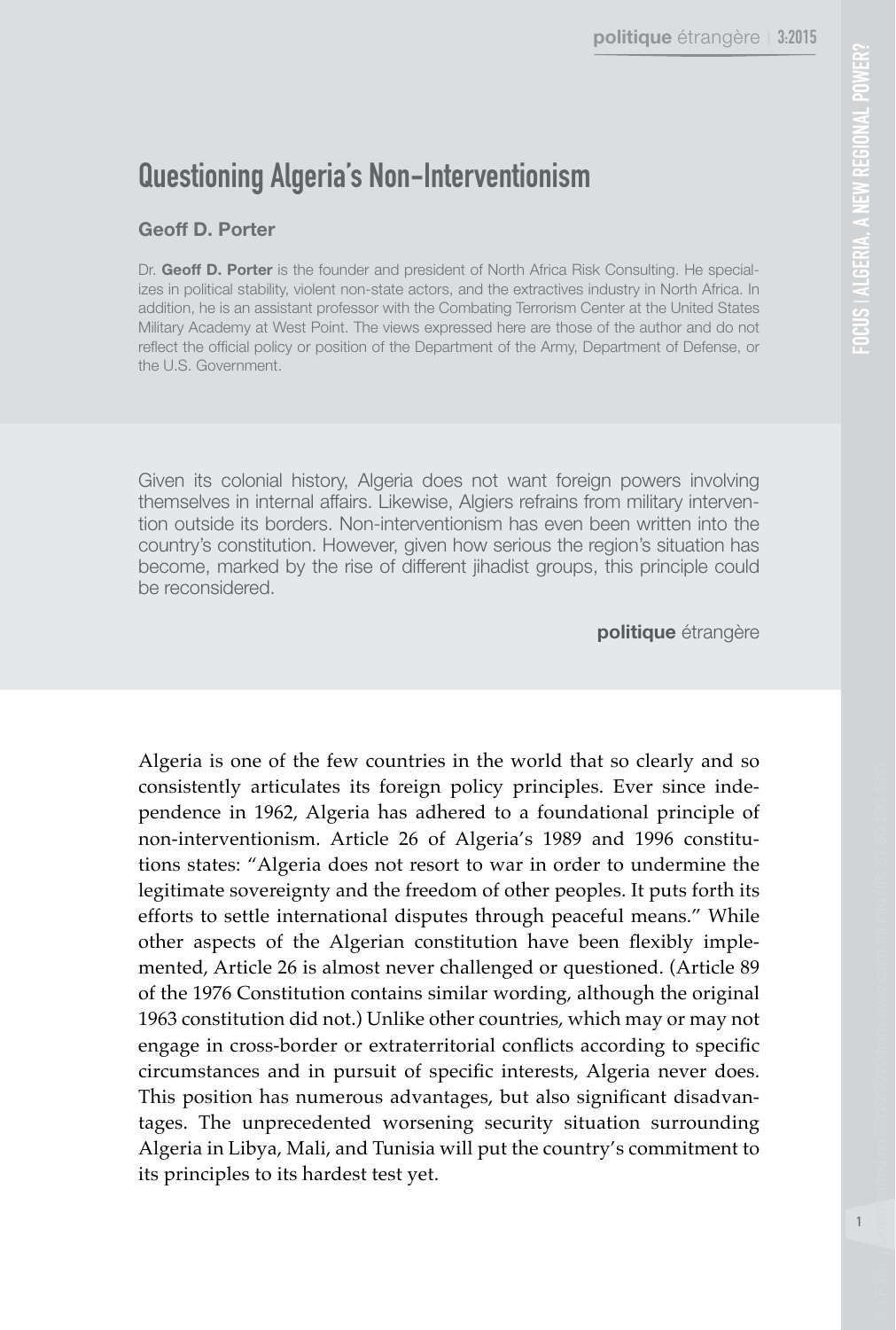#### **Algeria's adherence to non-interventionism**

Why Algeria maintains this strict adherence to non-interventionism is complex. In part it has to do with Algeria's historical experience and in part it has to do with what Algeria wants in the future. It is often said that policy is the nexus of memory and desire. When states make policy, they base their decisions on what they have experienced – or what they remember of those experiences – and what they want in the future. And this combination is precisely from where Algeria's commitment to noninterventionism arises.

A large reason underlying Algeria's non-interventionist stance is the country's colonial legacy. Algeria emerged from a prolonged colonial experience frustrated, anguished and angry at having borne the yoke of oppression for so long and having had to fight so hard to free itself.<sup>1</sup> Algeria suffered foreign intervention in its most egregious form for so long that it was committed to never to subject another country or people to the same hardships.

As an expression of this desire to protect its sovereignty and the sovereignty of others from imperial or neo-imperial interference, Algeria joined the Non-Aligned Movement (NAM) as soon as it was able and it has remained a committed member ever since, even as the Non-Aligned Movement's *raison d'être* has waned. In fact, in 1973 Algeria hosted the NAM's 4<sup>th</sup> summit under the leadership of the NAM's Secretary General, Algerian President Houari Boumediene. The high-profile event was intended to convey to the world Algeria's commitment to the NAM's guiding principles, including, according to the NAM Charter, "abstention from intervention or interference in the internal affairs of another country… Refraining from acts or threats of aggression or the use of force against the territorial integrity or political independence of any country… [and] settlement of all international disputes by peaceful means, in conformity with the Charter of the United Nations."<sup>2</sup>

Other countries' commitment to the Non-Aligned Movement's principles may have weakened, especially with the end of the Cold War, but Algeria has remained an active NAM member. In fact, as recently as May 2014, it assumed the presidency of the movement and hosted the

<sup>1.</sup> B. Stora, *Histoire de l'Algérie depuis l'indépendance*, Paris, La Découverte, 2004.

<sup>2.</sup>  *Meeting of the Ministerial Committee on Methodology of the Movement of the Non-Aligned Countries*, Caratagena de Indias, 1996.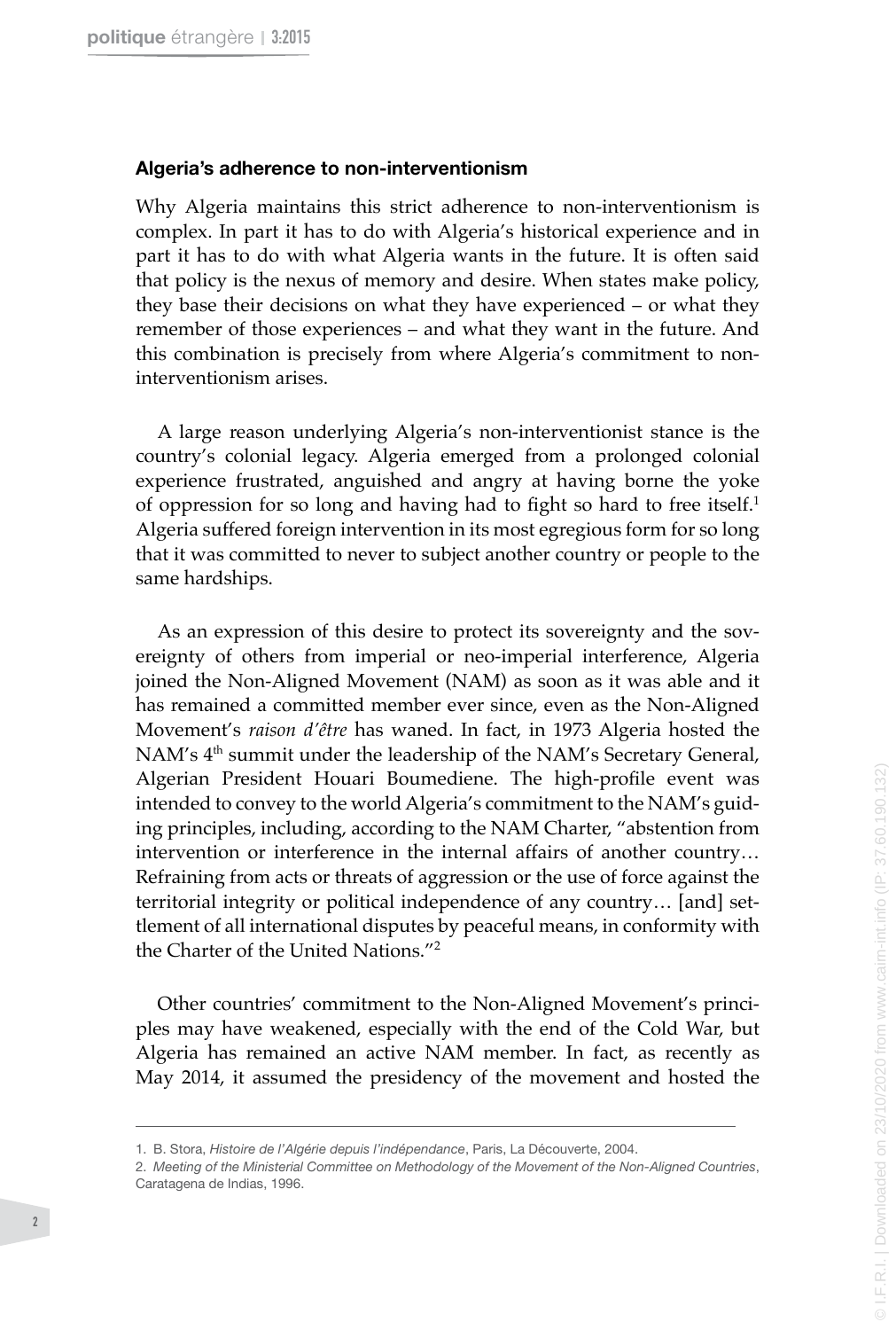NAM's 17th Ministerial Conference. Algerian Prime Minister Abdelmalek Sellal and Foreign Minister Ramtane Lamamra reiterated Algeria's com mitment to the NAM and its capacity to be a useful institution for the peaceful resolution of problems related to security and conflict. 3

Non-interventionism is intended to augment and legitimize the role that Algeria has cast for itself on the international stage, but has only infre quently been able to play. Algeria sees itself as an above the fray arbiter, an impartial actor pursuing only peace and stability. For Algeria, the real life manifestation of its vision of itself, when it was fully able to be how it envisioned itself, was its role in the resolution of the 1979 hostage crisis. In 1980, Algerian Foreign Minister Mohammed Seddik, working alongside the American Secretary of State Warren Christopher, negotiated the release of American hostages who had been held captive in Iran for 444 days. Upon their release, the Americans boarded an Air Algerie plane and flew to Algiers before traveling onward to the US.

The importance of this event still resonates today and represents the archetype of how Algeria sees its role in the international community. For example, in April 2013, the former Secretary General of the Algerian Ministry of Foreign Affairs at the time of the hostage crisis, Mohamed-Salah Dembri, led a conference on the subject. According to *El-Moujdahid*, the official Algerian state media outlet, Dembri emphasized how impor tant Algeria's role was in finding a peaceful solution to the crisis at such a "critical time in international relations." 4

Lastly, Algeria's commitment to non-interference is the inverse mani festation of how Algeria wants to be treated by others. Algeria is very protective of its own borders and is very sensitive to any perception of threats to its sovereignty. For example, in March 2008, Algeria accused the United States of interfering in its internal affairs after the US Ambassador met with leaders of political parties and civil society. Similarly, on the grounds of protecting its sovereignty, Algeria resisted World Trade Organization (WTO) requirements that it allow for alcohol imports if Algeria wished to join the organization. 5 Thus in a certain sense, Algeria abstains from interfering in the affairs of others because it does not want others interfere in its own.

 $@$  | F.R.I.

© I.F.R.I. | Downloaded on 23/10/2020 from www.cairn-int.info (IP: 37.60.190.132)

baded on 23/10/2020 from www.cairn-int.info (IP: 37.60.190.132)

<sup>3.</sup> M. Materese, "De Bandung à Alger, réinventer la gouvernance mondiale," *Blog Le Figaro* , 30 May 2014

<sup>4. &</sup>quot;Affaire des otages américains en Iran : Mohamed-Salah Dembri évoque à Annaba la médiation algé rienne," *El-Moudjahid* , 28 April 2013

<sup>5.</sup> M. Mas, "Les députés veulent interdire l'importation d'alcool," *RFI* , 12 November 2003.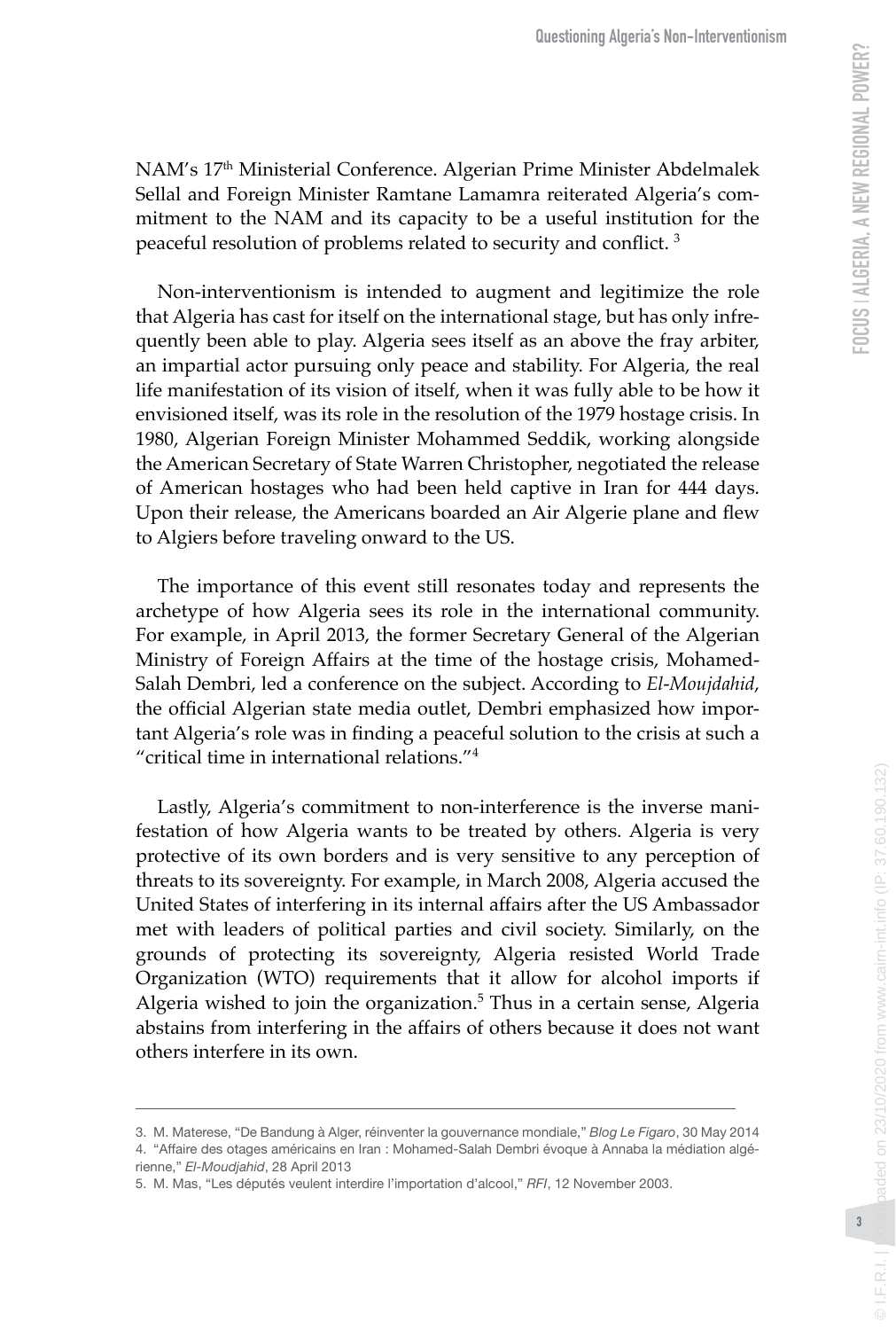#### **The advantages of maintaining a clear policy**

There are obvious advantages to maintaining a clear and immutable policy stance, and especially so when that stance pertains not just to domestic audi ences but to the international sphere as well. For one, stating a policy position and adhering to it clearly identifies the policy options for any given prob lem. Algeria's strict adherence to its policy of non-interference provides clear boundaries for domestic policymakers and the Algerian military. Rather than open-ended, often unproductive, policy debates premised on "all options on the table," Algerian debates regarding its foreign policy begin from fixed understandings. Members of parliament and cabinet ministers know that there is no possibility of sending Algerian soldiers beyond Algeria's own borders. The remit of parliamentarians and ministers is to determine the parameters for peaceful resolutions to external problems and the role that Algeria can or should play in facilitating dialogue that could lead to the resolution of a given problem. Knowing the limits of Algeria's foreign policy options also allows domestic decision-makers to focus their efforts on domestic policy and to addressing the challenges that Algeria faces at home.

For its part, the Algerian military knows that it will not be deployed on foreign soil, which aids it in its ability to strategize and plan. It is able to focus on the positioning of troops and allocation of resources within its own borders rather than plan for the unknowns of overseas deployments. In addition, the military knows that civilian political leadership will not jeopardize the lives of Algerian soldiers by sending them on uncertain overseas adventures. To a certain extent this fosters trust between military and civilian leadership. Valuing the wellbeing of the Algerian military also contributes to the popular credibility of civilian political leadership. The broader Algerian population knows that its political leaders will not risk the lives of Algerian men and women in uniform in foreign conflicts.

Having a clearly defined and immutable foreign policy platform is also helpful to Algeria's diplomatic partners. Rather than squandering valu able time and political capital trying to persuade Algeria to pursue a range of policy options, Algeria's partners and allies know that it is fruitless to craft policies issues that rely on or incorporate Algerian military involve ment. Algeria's partners know what its role is or can be and this allows them to engage with Algeria at an advanced stage and to turn elsewhere for components of regional strategies that Algeria will not accept.

#### **The disadvantages of a rigid policy stance**

Algeria's overt and immutable policy of non-interventionism, however, also has disadvantages. Obviously, foremost of these is the self-imposed limit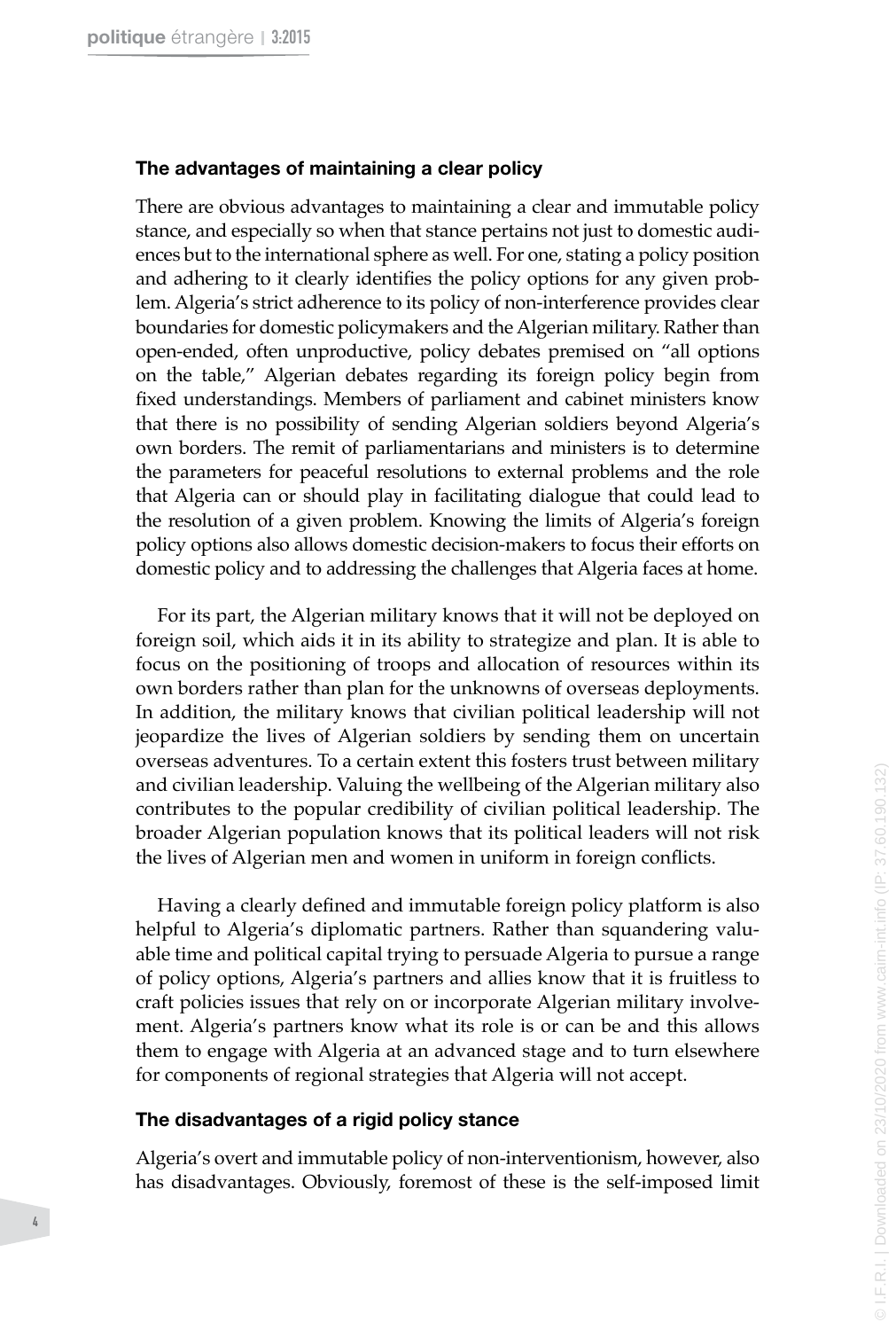on policy options. Algeria's refusal to deploy its military beyond its borders eliminates a powerful diplomatic and political tool that states convention ally have at their disposal. Carl von Clausewitz famously wrote, "War is not merely a political act, but also a real political instrument, a continuation of political commerce, a carrying out of the same by other means." 6 Algeria deprives itself of this ability to continue politics and diplomacy.

But short of a utopia, conflict and strife are inevitable. Algeria's refusal to use its military extraterritorially cedes the battlefield to others that may not share Algeria's position or its interests. And by ceding conflicts to others, Algiers may inadvertently endanger itself. For example, Algeria vehemently opposed the North Atlantic Treaty Organization (NATO) led military intervention in Libya, arguing that what eventually became known as the 17 February Revolution was an internal Libyan affair. 7 The NATO campaign went ahead anyway and in the aftermath of the collapse of the Gaddafi regime, Libya has become acutely unstable. In addition to a protracted civil war, violent Islamist terrorist organizations like the Islamic State have also established themselves in Libyan territory and pose a direct threat to Algerian safety and security. Algeria was also opposed to France's military intervention in Northern Mali in January 2013. Algeria argued that the way to establish an enduring solution to the destabiliza tion of Northern Mali by competing groups of violent non-state actors was to pursue a political solution, not a military one. 8 However, a quick armed offensive southward by one faction from Northern Mali prompted France to launch a campaign to protect the Malian capital. 9 Four days after the start of the French campaign, a terrorist organization attacked a large gas facility in Algerian territory, with the attackers claiming that they had done so in response to France's military activity. (Evidence discovered later, showing that planning for the attack had begun several months earlier, makes it impossible for this explanation to be the only cause.<sup>10</sup> )

Even in instances where other states do not intervene in conflicts that potentially impact Algeria's own interests, Algiers' strict policy of noninterventionism presents other risks. By refusing to engage in cross-border military activity, the country's policy has the potential to allow external threats that do not pose a direct risk to Algeria to grow and to worsen to

8. K. Daoud, "Pourquoi l'Algérie ne veut pas intervenir au Sahel," *Slate Afrique* , 28 September, 2012.

 $@$  | F.R.I.

© I.F.R.I. | Downloaded on 23/10/2020 from www.cairn-int.info (IP: 37.60.190.132)

<sup>6.</sup> Carl von Clausevitz, On War, trans. Michael Howard and Peter Paret, Princeton, NJ, Princeton University Press, 1976.

<sup>7.</sup> A. Boukhars, "Algerian Foreign Policy in the Context of the Arab Spring," *CTC Sentinel* , Vol. 6, No. 1, January 2013.

<sup>9.</sup> Giorgio Cafiero, "Can Mali Reunite?," *Foreign Policy in Focus* , 5 August 2013

<sup>10. 18</sup> December 2014, *Dirasa tawthiqiya li-`amaliya "al-muwaqiyun bi-al-dima'" al-fida'iyah bi al-jaza'ir*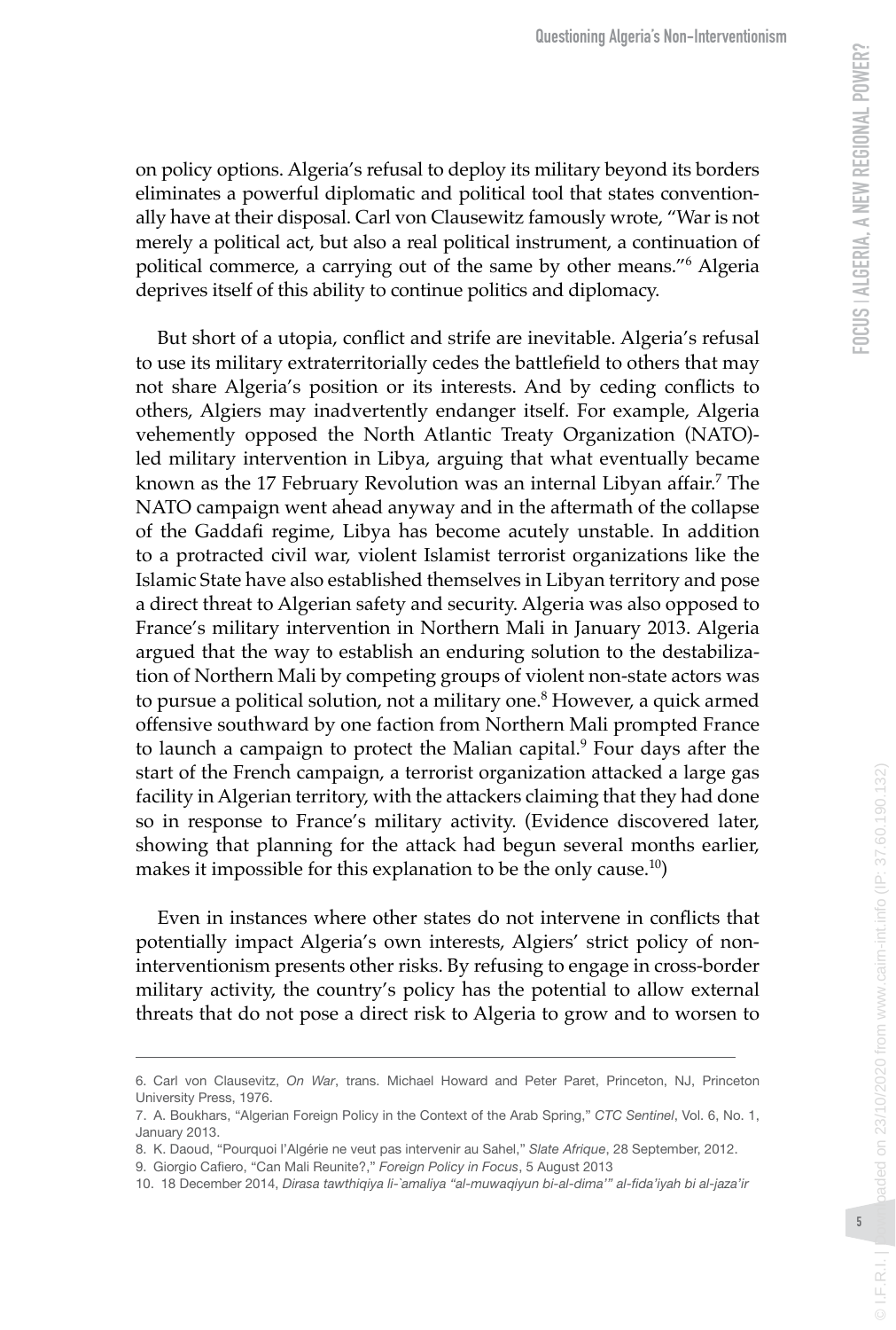the point that they pose internal threats to the latter. In short, by not being externally proactive, Algeria obliges itself to be internally reactive, and by not being offensive, it is forced to be defensive.

Algeria's non-interventionist stance also has the unintended conse quence of broadcasting its intentions to its enemies. Just like Algeria's allies, who are well apprised of its policy positions, state and non-state actors that wish Algeria harm or whose interests are at cross-purposes with Algeria's are well aware of the limits that Algeria has imposed upon itself. This gives them a tactical advantage and potentially additional room to maneuver. For example, Mokhtar Belmokhtar, a former member of al-Qaeda in the Islamic Maghreb (AQIM) and leader of al-Mourabitoun, an al-Qaeda allied terrorist organization, fled Algeria in the early 2000s in the face of intensified military pressure. He sought refuge in Northern Mali, from where his followers and supporters continued to carry out attacks against Algerian interests and within Algeria itself. Belmokhtar knows, however, that Algeria will not cross its borders in pursuit of him. While Algeria's allies in the region have hunted Belmokhtar and attempted to capture and kill him, Belmokhtar knows that as long as he stays out of Algerian territory, he does not have to worry about being pursued by Algerian soldiers. Others groups have similarly benefited. The Movement for Unity and Jihad in West Africa (MUJAO) attacked a military post in the Algerian city of Tamanrasset in 2012, but the group has not been pursued by Algerian forces in its strongholds in northern Mali.

But there are Algerians outside of Algeria as well and its policy of non-interventionism can put their lives in danger. For example, Algeria's consul in the Northern Malian town of Gao and six members of his staff were kidnapped and taken hostage in April 2012 by MUJAO and were held in captivity for two years. During that period the kidnappers mur dered the consul and one of the other hostages died due to illness. Algeria, however, persisted in trying to secure the release of the remaining hos tages through non-violent means. Algiers ultimately succeeded, with the remaining hostages being released in Bordj Badji Mokhtar in August 2014, but not without the loss of life.<sup>11</sup>

And finally, Algeria's rigid non-interventionist stance can frustrate relations with its foreign partners and encourage them to forge new rela tionships that may not immediately meet the foreigner partners' needs but may do so better than had they been compelled to remain bound to an

<sup>11. &</sup>quot;Les deux derniers otages algériens enlevés à Gao enfin libérés," *Le Matin.dz* , 30 August 2014.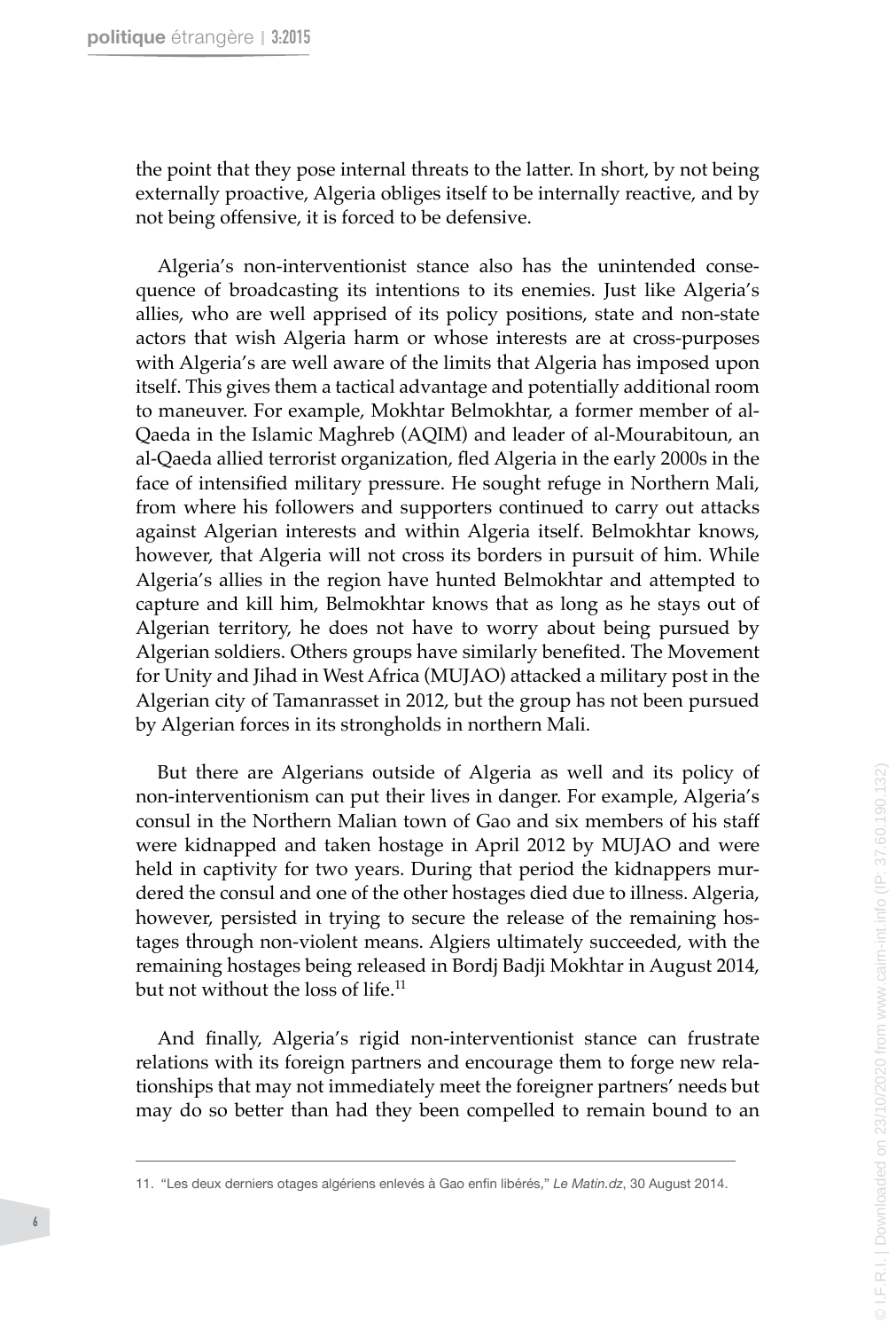inflexible Algeria. This can be diplomatically costly for Algiers on issues that are important to it. For example, as a result of Algeria's enormous military capacity, the United States has tried to cajole it into playing a more proactive regional security role, but faced with Algerian resistance to do so, Washington is increasingly looking to Morocco for regional security assis tance, despite the fact that Morocco's military capacity are considerably less than Algeria's.12 The growing military ties between Washington and Rabat, illustrated by events like Operation African Lion in May 2015, have given Morocco a leg-up in the perennial competition between Morocco and Algeria. Morocco uses these reinforced ties with the United States to advance its own foreign policy priority – recognition of its sovereignty of the officially disputed territory of Western Sahara, which is something that Algeria is directly opposed to. Although not explicitly expressed as a *quid pro quo*, the 2015 Appropriations Bill passed by the U.S. Congress in December 2014 directly mandates that U.S. assistance designated for Morocco be made available for development in the disputed territory. The Moroccan lobby in Washington interpreted this as "further reinforces US policy supporting [the] Moroccan autonomy plan" for Western Sahara.<sup>13</sup>

### **New threats pose news tests for Algeria's non-interventionist stance**

The advantages and disadvantages of Algeria's non-interventionist stance will become more and more apparent in the coming months and years. Historically, the threats to Algerian security and stability were internal. Now, Algeria is facing external threats unlike any it has ever seen before. Thus, while a firm non-interventionist posture may have been appropriate in the past, its appropriateness will be tested in the future.

Over the course of Algeria's independent history, threats to its stabil ity arose from within the country. The most egregious example of this was during the 1990s when Algeria was challenged by a violent Islamist insurgency. The state fought a grueling battle against different terrorist organizations. Ultimately, the population tired of the conflict and inse curity and the state outlasted the violent Islamists. By the mid-2000s, the threat that the Islamist insurgency posed to the state had dissipated. Although terrorist groups, particularly al-Qaeda in the Islamic Maghreb (AQIM), persisted, they posed an intermittent and sporadic threat to the state rather than a continuous one.<sup>14</sup>

 $@$  | F.R.I.

<sup>12.</sup> I. Stitou, "Morocco, Algeria compete over Libya," *Al-Monitor* , 23 April 2015. Trans. Rani Geha.

<sup>13. &</sup>quot;Congress Strengthens Mandate for Development Funding in Western Sahara: Appropriations Bill Further Reinforces US Policy Supporting Moroccan Autonomy Plan," *PR Newswire* , Moroccan American Center for Policy, 17 December 2014

<sup>14.</sup> T. Renard, "Recrudescence du terrorisme algérien ?," *Le Soir* , 22 August 2008.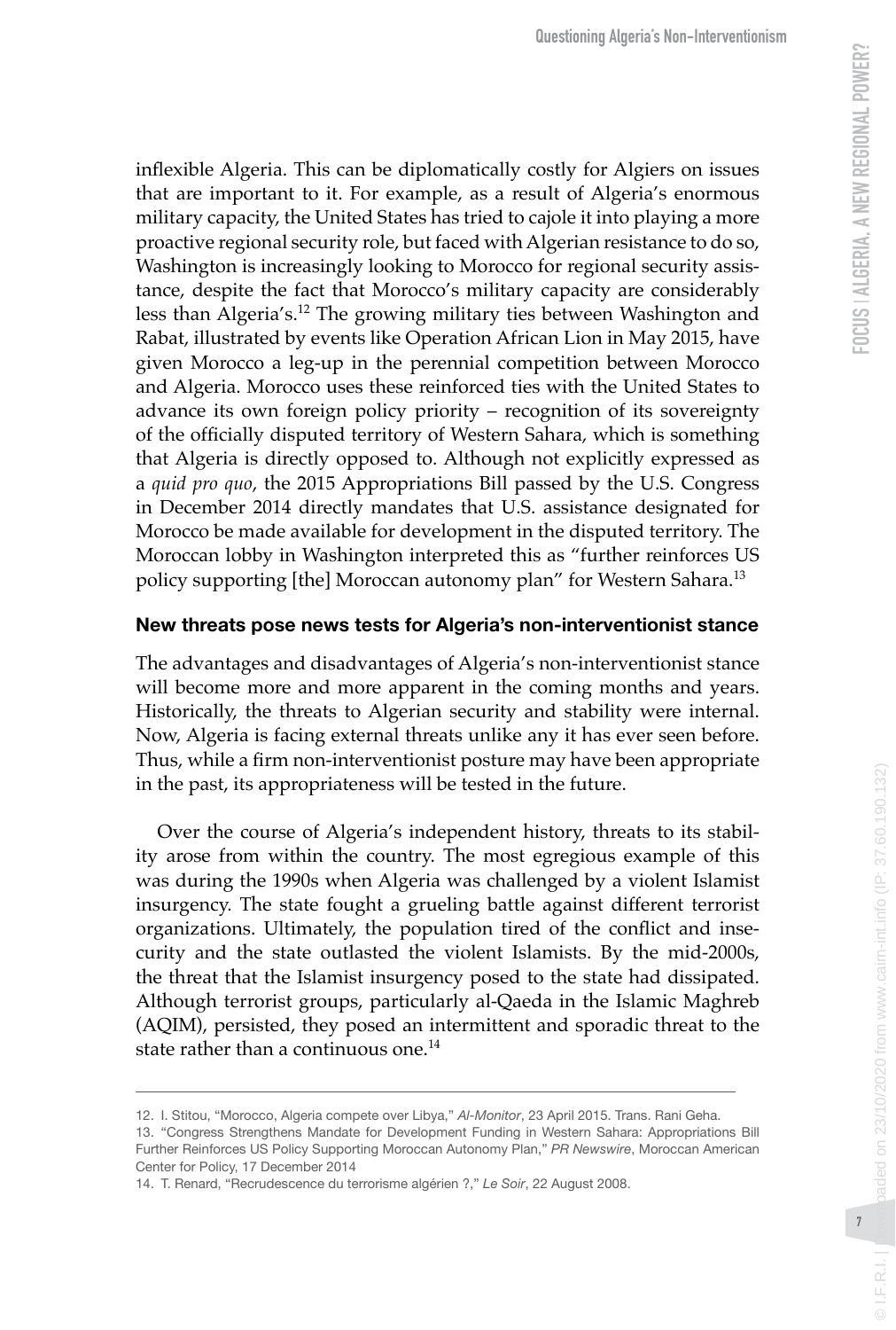Algeria's neighbors, however, were largely stable throughout the 1990s. Libya was under the brutal rule of Muammar Gaddafi who did not tolerate any dissent or opposition. Similarly, Tunisia was ruled by Zine el-Abidine Ben Ali who repressed any criticism of his rule. To the west, Morocco was also stable, under the heavy hand of King Hassan II and his Minister of Interior Driss Basri. There were periodic Tuareg uprisings in Mali and Niger in the 1990s, but nothing of the kind that posed a crossborder threat to Algeria.

The situation today is markedly different. Internal threats remain, particularly in the form of AQIM in the Boumerdes Mountains, but they have decreased relative to a severely worsening external situation. Unlike at any time in its independent history, Algeria is facing potential crossborder threats emanating from Libya, Tunisia and Mali. Since the collapse of the Gaddafi regime in Libya in 2011, the country has descended into chaos. Formal and informal forces allied with two different governments, one in Tobruk and the other in Tripoli, battle each other daily, including using aircraft, heavy artillery, and small arms. Terrorist organizations, some of whom have pledged allegiance to the Islamic State in Iraq and Syria and others who remained allied to al-Qaeda, have exploited the civil war between the Tripoli and Tobruk governments and have captured and held territory within Libya. These groups administer parts of cities like Derna and Sirte and operate with impunity. In addition, they have cre ated training camps for like-minded terrorists.15 Individuals who train in these camps do not only carry out attacks in Libya itself, but have also participated in attacks in neighboring countries. Two Tunisians involved in the 18 March 2015 attacks at the Bardo Museum in Tunis, Tunisia alleg edly trained in Libyan terrorist training camps.<sup>16</sup> Libya's collapse has also created large ungoverned spaces directly on Algeria's border which terror ists have used to launch attacks against Algerian interests within Algeria as well as within Libya itself. The 16 January Tigantourine Gas Facility attack, carried out by a group led by Mokhtar Belmokhtar, was launched from Libyan territory.17 During a visit to Washington in September 2014, Algerian Foreign Minister Ramtane Lamamra acknowledged that ter rorists in Libya would be able to penetrate Algeria's borders.18 And the situation in Libya is only likely to get worse, with little prospect for a nearterm political solution to the conflict and an economic crisis pending.

<sup>15.</sup> P. Markey and T. Amaral, "Tunisia's middle-class museum attackers," *Reuters* , 18 May 2015. 16. *Ibid.*

<sup>17. «</sup> The In Amenas Attack. Report of the Investigation Into the Terrorist Attack on In Amenas », Statoil ASA, 2013.

<sup>18.</sup> R. Lamamra, "Algeria-U.S. Relations: Challenges in the Maghreb and the Sahel," Center for Strategic and International Studies, 19 September 2014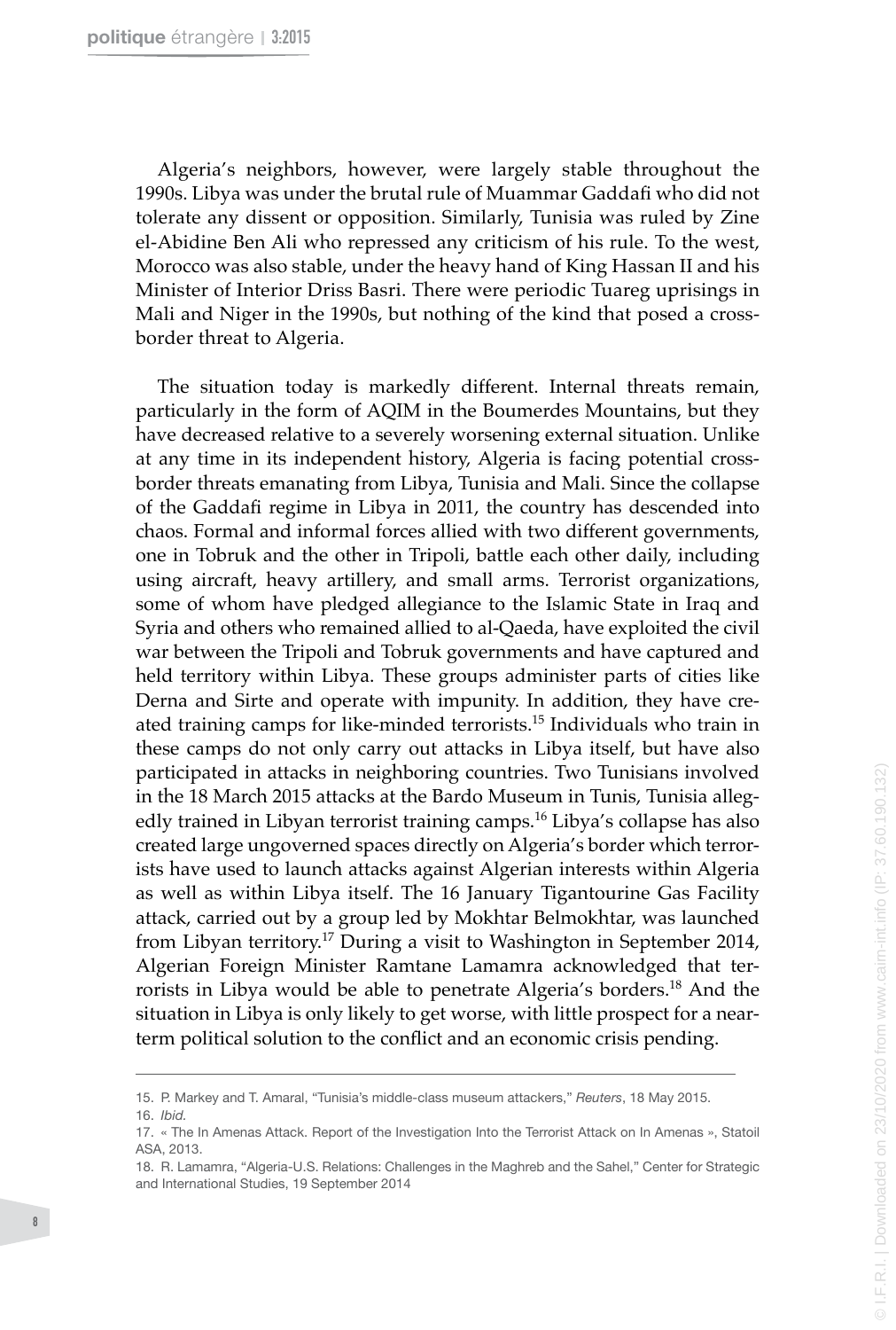The deteriorating security situation in Tunisia also poses a threat to Algeria. Unlike during the Ben Ali era, Tunisia now has a terrorism prob lem. The Uqba ibn Nafi Brigade, which operates primarily in the Djebel Chaambi region close to the Algerian border, has staged multiple attacks in Tunisia since the 2011 Jasmine Revolution. Since the emergence of the Islamic State or Daech in Libya in 2014, there have also been expressions of support for Daech in Tunisia. A group of unknown size and capability, calling itself Jund al-Khilafah fi Tunis, has announced its presence. Daech claimed credit for the 2015 Bardo attack and the Islamic State praised a May 2015 attack on the Bouchoucha military base in Tunis.19 Tunisian secu rity services did not have extensive experience combating terrorism prior to the Jasmine Revolution and they counterterrorism capabilities are grad ually improving. It is possible that in the face of increasing pressure from Tunisian security forces that terrorist organizations in Tunisia may attempt to retreat across the Algerian border.

Likewise, Algeria is facing new threats from Northern Mali. Unlike ear lier episodes of unrest in this region, violent non-state actors in Northern Mali now include jihadis alongside ethnically-based groups. These groups, like MUJAO and AQIM, have already shown the desire and the ability to attack inside Algerian territory.<sup>20</sup> Although the continued presence of foreign military forces in Northern Mali has reduced the threat that these groups pose to Algeria, the duration of the foreign military presence is uncertain. Were foreign militaries to reduce their presence in the area it is possible that MUJAO and AQIM could resume their operations against Algerian targets.

# **Algeria unfazed**

Yet despite the worsening security situation and unprecedented external threats to Algeria's security and stability, Algeria is sticking to its noninterventionist approach. Instead of relying on force to mitigate external threats, Algeria promotes negotiated political solutions to the crises that surround it in Mali or Libya. The dialogues urged and hosted by Algeria aim to be as inclusive as possible. To build the most solid foundation, Algiers argues that negotiations should take into account the positions and preferences of the full range of stakeholders.

To wit, Algeria initiated the Inclusive Inter-Malian Dialogue in January 2014 in order to try to craft a peaceful solution to the conflict in

 $@$  | F.R.I.

© I.F.R.I. | Downloaded on 23/10/2020 from www.cairn-int.info (IP: 37.60.190.132)

baded on 23/10/2020 from www.cairn-int.info (IP: 37.60.190.132)

<sup>19.</sup> J. Dettmer, "IS Takes Credit for Tunis Shooting," *Voice of America* , 26 May 2015.

<sup>20. &</sup>quot;Algérie: un groupe islamiste ouest-africain revendique l'attentat de Tamanrasset," *AFP* , 3 March 2012.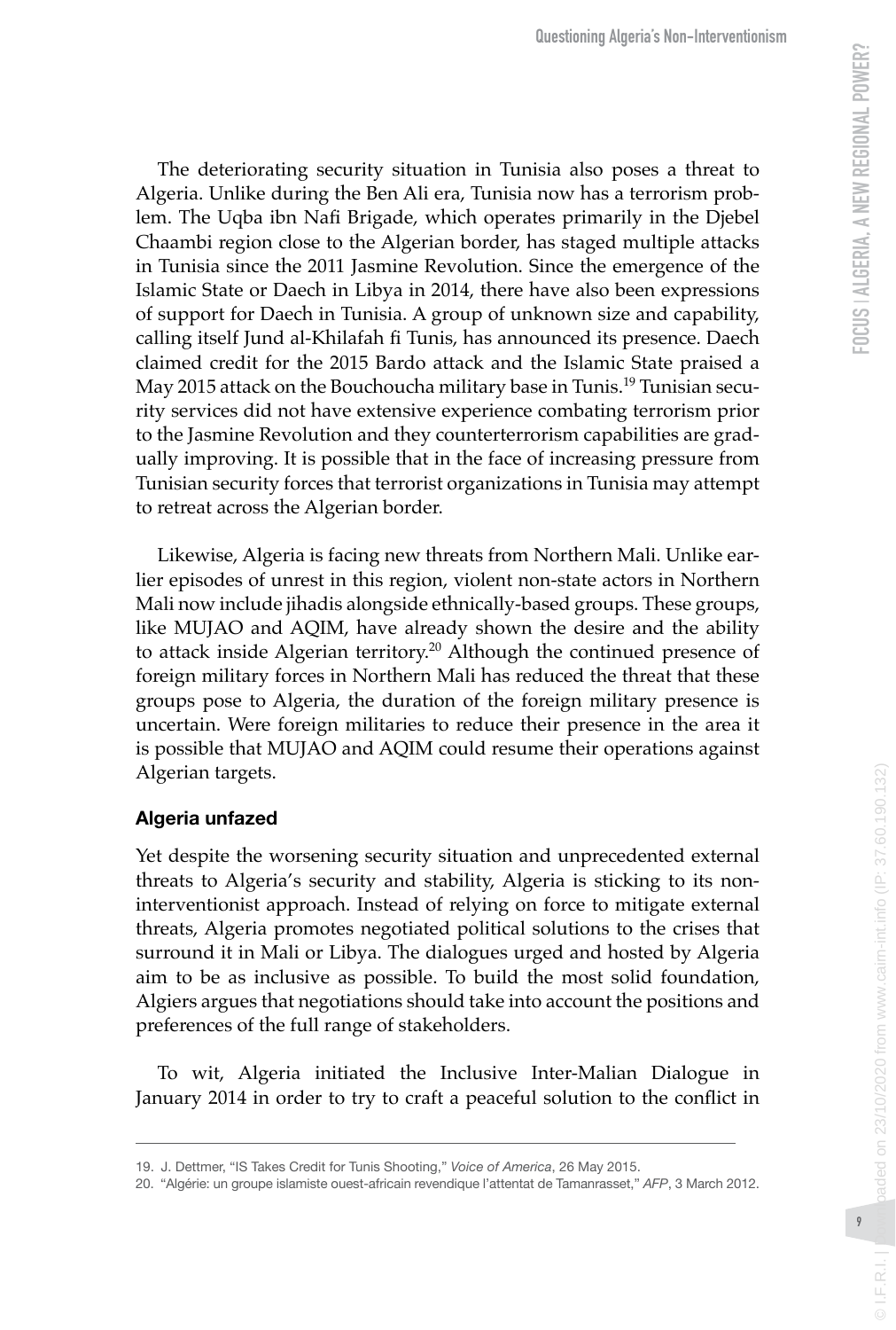Northern Mali. Since then the dialogue has brought together at numerous sub-state Malian groups, five governments (Burkina Faso, Chad, Mali, Mauritania, and Niger) and five multilateral organizations (the African Union, the United Nations, the European Union, the Organization of Islamic Conference, and ECOWAS).<sup>21</sup> Over the course of the last sixteen months the dialogue has made uneven progress, yet Algeria persists in supporting them. But the attacks persist as well. Gao in Northern Mali remains subject to periodic rocket and mortar attacks by Islamist terrorists who remain at large.

Algeria also launched the Inter-Libyan Dialogue to devise a solution to Libya's civil war. The Inter-Libya Dialogue was intended to bring influential Libyan stakeholders to the table, including former associates of Muammar Gaddafi and former members of Libyan Islamic Fighting Group, a terrorist organization that was eventually absorbed by al-Qaeda. In addition to Libyan influencers, Algeria coordinated the participation or involvement of ten other governments. Even as the situation in Libyan has continued to worsen, with two governments engaged in violent conflict and the Islamic State having carved out fiefdoms in the east and center of the country, Algeria has remained committed to dialogue and has expressed reservations about further foreign military intervention in Libya.<sup>22</sup> The most recent round of inter-Libyan talks in Algiers began on 3 June, hosted by Abdelkader Messahel, Algeria's Minister for Maghreb Affairs, the African Union and the Arab League.<sup>23</sup>

#### **Signs of softening?**

There are signs, though, that Algeria is experimenting with a certain degree of flexibility in regard to its foreign policy. During France's Operation Serval that targeted Islamist groups in Northern Mali in early 2013, Algeria allowed for French overflight of its territory. While granting France permission to use Algerian airspace is not Algerian intervention in a foreign territory, it does qualify as Algerian support for another country's foreign intervention and in that sense it is a softening of Algeria's rigid non-interventionist stance.

Algeria's May 2014 military cooperation agreement with Tunisia is another instance where Algiers may be becoming more flexible in order

<sup>21.</sup> I. Aidara, "Mali, Alger sort le grand jeu dans le dialogue inter-malien," *Les Afriques*, 8 February 2015. 22. "La Libye dans le collimateur de Le Drian," *Le Parisien*, 2 January 2015.

<sup>23. &</sup>quot;3e réunion du dialogue inter-libyen à Alger, M. Messahel : "un gouvernement d'union nationale en Libye exige la participation de tous et des concessions." *El-Moudjahid* 4 June 2015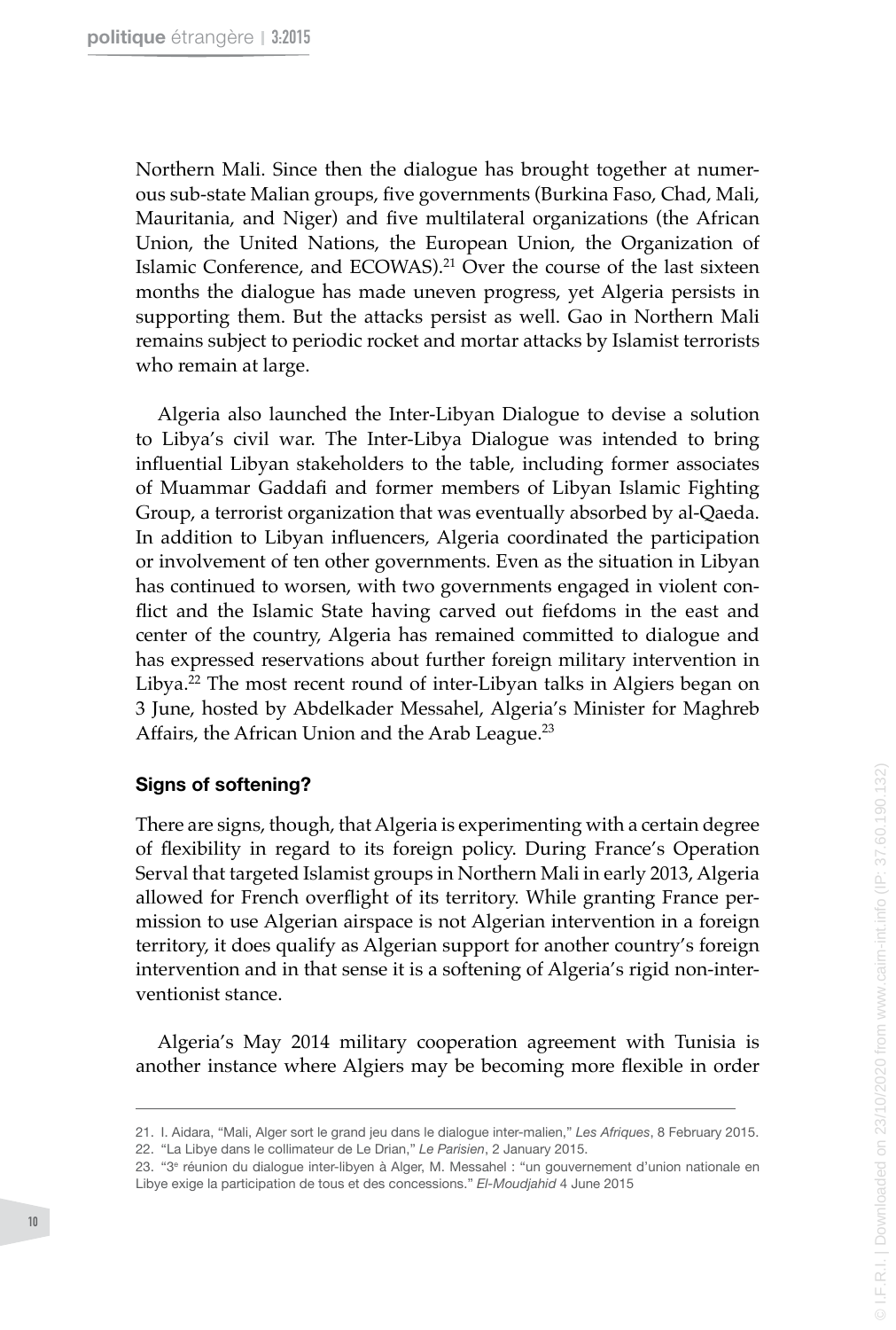to face emerging cross-border threats. Although the specific terms of the agreement remain secret, it has been reported that in addition to intel ligence sharing between the two countries and coordination of military activities, the agreement permits Algerian troops to pursue terrorists a lim ited distance beyond Algeria's border with Tunisia.<sup>24</sup> Algerian authorities have denied that this is the case and reiterated Algeria's commitment to non-interventionism.25

Lastly, Algeria stopped short of condemning Egyptian air strikes in Libya in February 2015. Foreign Minister Lamamra repeated his support for a political solution to the conflict between Tripoli and Tobruk, but he did not criticize the Egyptian strikes directly.<sup>26</sup> On the one hand, Algeria's refraining from criticizing the attacks may be a reflection of its recogni tion that it was unable to prevent them from occurring and would be unable to stop Egypt from carrying out further strikes if it so chose. On the other hand, though, Algiers' decision not to condemn the attacks could be an indication that Algeria is willing to tolerate a degree of regional crossborder intervention.

# **Two ticking clocks**

But there are two clocks ticking. One clock is Algeria's commitment to non-interference and the negotiations that have ensued. The other clock is the threats to Algeria that are growing outside the country. The question for Algeria is which clock is ticking faster. Will Algeria be able to arrive at a negotiated solution to the conflicts around it more quickly that the threat to it intensifies? Or will the threat develop before negotiations succeed?

Making matters more complicated, neither clock is ticking in a vacuum. Instead, there are external hands that could speed them up or slow them down. Other international actors – France, the United States, the European Union, NATO, Egypt, the United Arab Emirates, Qatar, Turkey and Saudi Arabia, for example – are watching events in Tunisia, Libya and Mali and may decide to intervene before Algeria's diplomatic approach concludes (or may already be indirectly involved). Although Algiers may try to dis suade international actors from interfering in growing regional problems, it cannot actually stop them should they decide to act. Algeria has already paid a price in blood and treasure for instability in Libya and Mali. It

 $@I.F.R.I.$ 

<sup>24.</sup> F. Harit, "Terrorisme : l'armée algérienne débarque en Tunisie," Afrik.com, 5 August 2015.

<sup>25. &</sup>quot;L'engagement de l'armée algérienne," *El Watan* , 4 August 2015.

<sup>26.</sup> Y. Husamuddin, "Algeria refrains from open criticism of Egypt's Libya airstrikes," *Al-Araby al-Jadeed* , 18 February 2015.